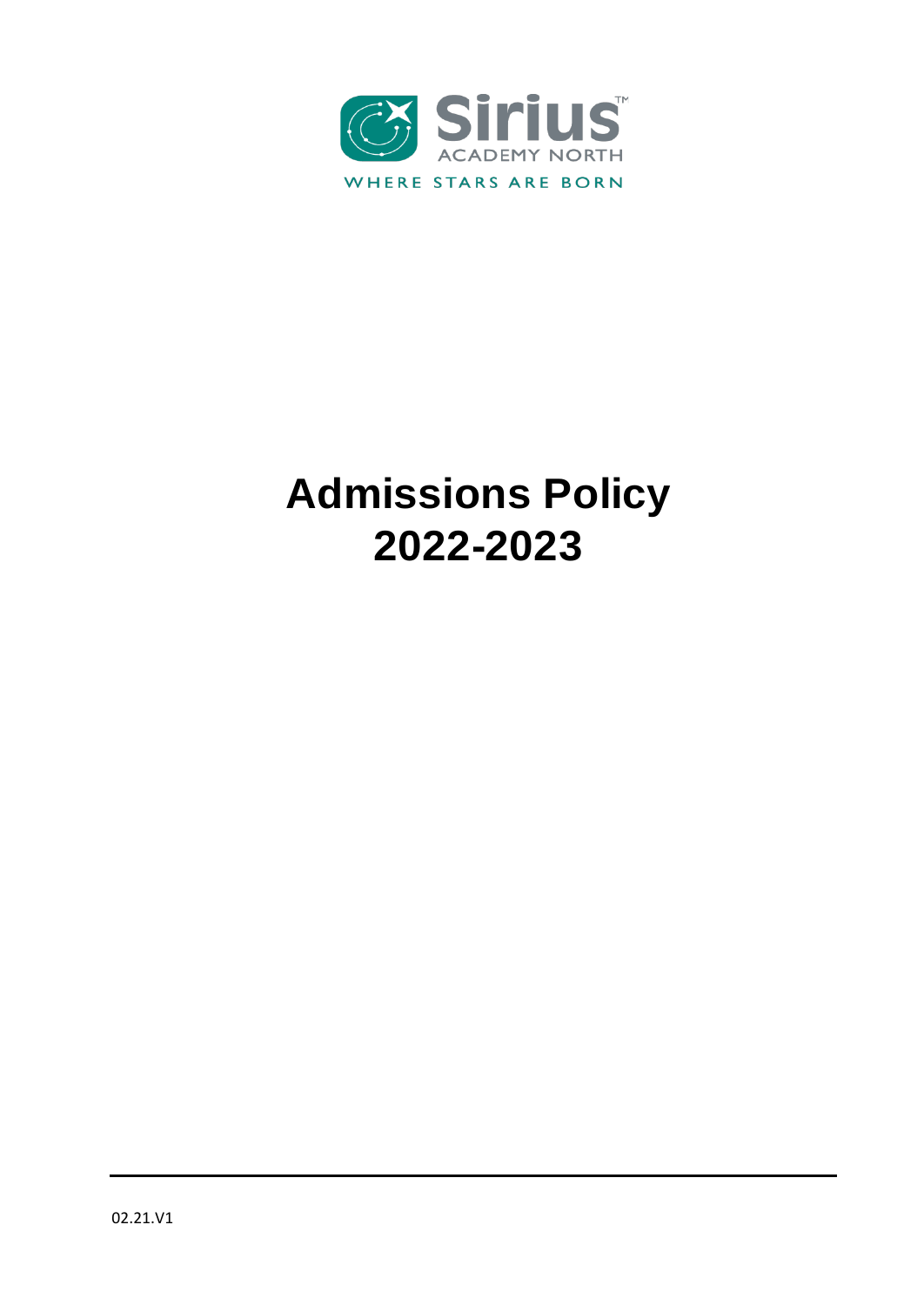## **Admissions**

## **1 Statement of Policy**

- 1.1 This document sets out the admission arrangements for Sirius Academy North in accordance with the Funding Agreement between the Sirius Academy North and the Secretary of State.
- 1.2 The Multi Academy Trust will act in accordance with the School Admissions Code and the School Admission Appeals Code published by the Department for Education. For this purpose, reference in the Codes or law to "admission authorities" shall be deemed to be references to the Board of Directors of the Academy Trust. The Academy will take part in the Admissions Forum set up by the LA and will participate in the co-ordinated admission arrangements operated by the LA and the local Authority in-year fair access protocol.
- 1.3 The Academy has no religious affiliation, and will admit students of any or no faith.
- 1.4 The Secretary of State may direct;
	- The Academy Trust to admit a named student to Sirius Academy North on application from a Local Authority. Before doing so, the Secretary of State will consult the Academy Trust
	- The Secretary of state may also direct the Academy Trust to admit a named student to Sirius Academy North if the Academy Trust has failed to act in accordance with admissions and equalities legislation.

#### **2 Admission arrangements approved by the Secretary of State**

- 2.1 The admission arrangements for Sirius Academy North for the year 2022/2023 and for subsequent years are:
- 2.2 The Academy has an agreed admission number of 250 for Year 7. Throughout the years the agreed admission number is 1250 11-16 students. The Academy will accordingly admit at least 250 students as detailed above in Year 7 in the subsequent year if sufficient applications are received by the closing date.
- 2.3 The Academy can increase the Published Admission Number (PAN) without the need to consult but any proposal to increase the PAN must be notified to the Local Authority (LA) and be published on the Academy website
- 2.4 If no changes are made to admission arrangements in future years the Academy is only required to consult every 7 years.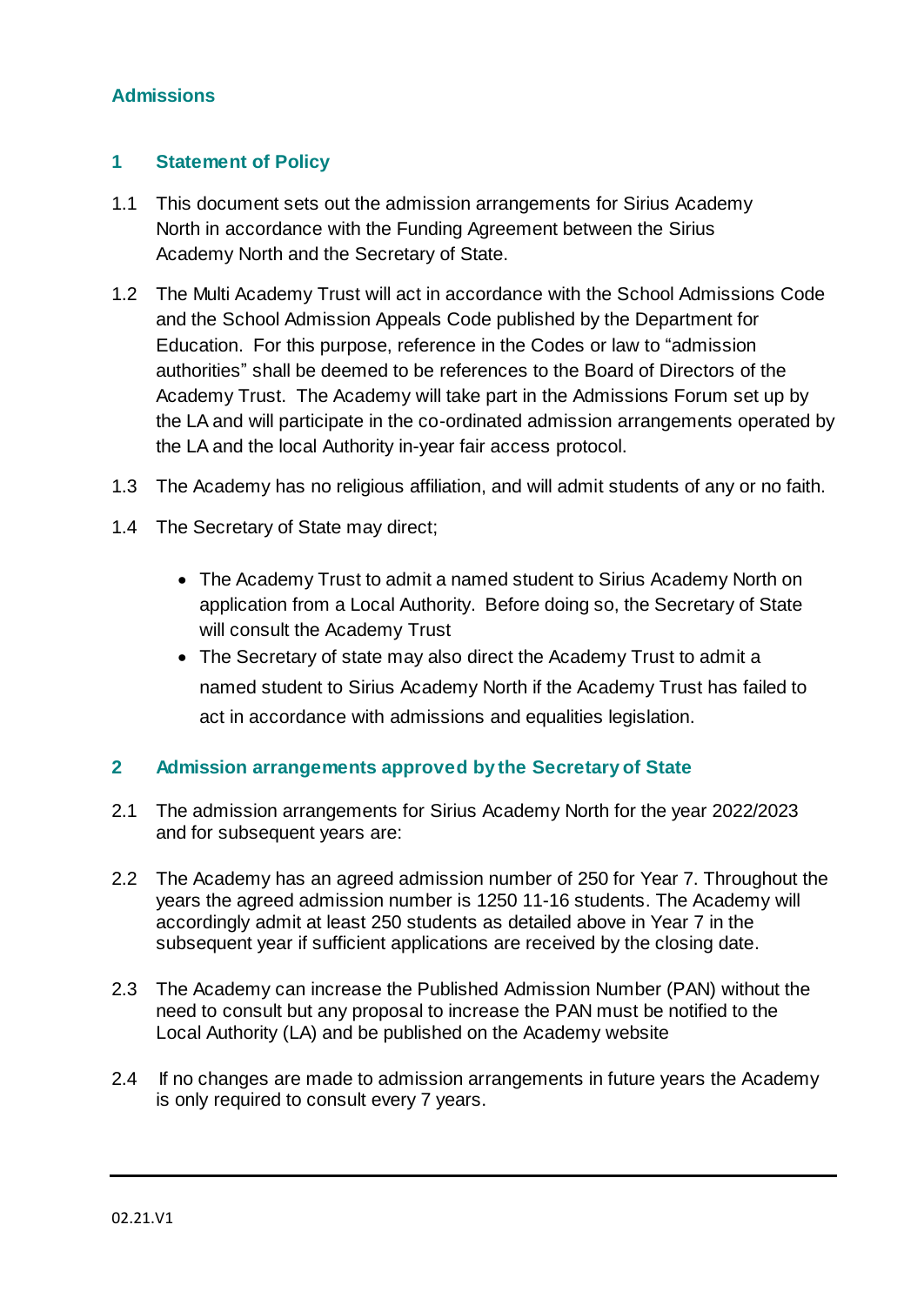## **3 Process of Application**

- 3.1 Applications for places at the Academy will be made in accordance with the LA's co-ordinated admission arrangements and will be made on the Common Application Form provided and administered by the LA. The Academy will use the following timetable for applications each year (exact dates may vary from year to year) which will, whenever possible, fit in with the common timetable agreed by the Hull Admissions Forum or LA.
- 3.2 By September The Academy will publish on its website information about the arrangements for admission, including oversubscription criteria, for the following September (e.g. in September 2022 for admission in September 2023). This will include details of open evenings and other opportunities for prospective students and their parents/carers to visit the Academy. The Academy will also provide information to the LA for inclusion in the composite prospectus, as required.
- 3.3 September/October The Academy will provide opportunities for parents/carers to visit the Academy.
- 3.4 October Common Application Form to be completed and returned to the LA to administer. Closing date for applications will be mid October as set out in the LA's coordinated admissions scheme.
- 3.5 LA sends applications to Academy.
- 3.6 Academy returns list of students to be offered places to LA in January.
- 3.7 January/ February- LA applies agreed scheme for own schools, informing other LA's of offers to be made to their residents.
- 3.8 Beginning of March -offers made to parents by LA on national allocation date.

## **4 Consideration of Applications**

4.1 The Academy will consider equally all applications for places. The Academy will encourage and support applications from students in all areas. Where fewer than the published admission number for Year 7 are received, the Academy will offer places to all those who have applied. Closing date for applications is mid-October but the Academy will deal with all applications, in accordance with the LA's co-ordinated scheme.

## **5 Procedures where Sirius Academy North is oversubscribed**

5.1 Where the number of applications for admission is greater than the published admissions number, applications will be considered against the criteria set out below. Children with an EHC Plan, where the Academy is named on the EHC Plan, are automatically entitled to a place.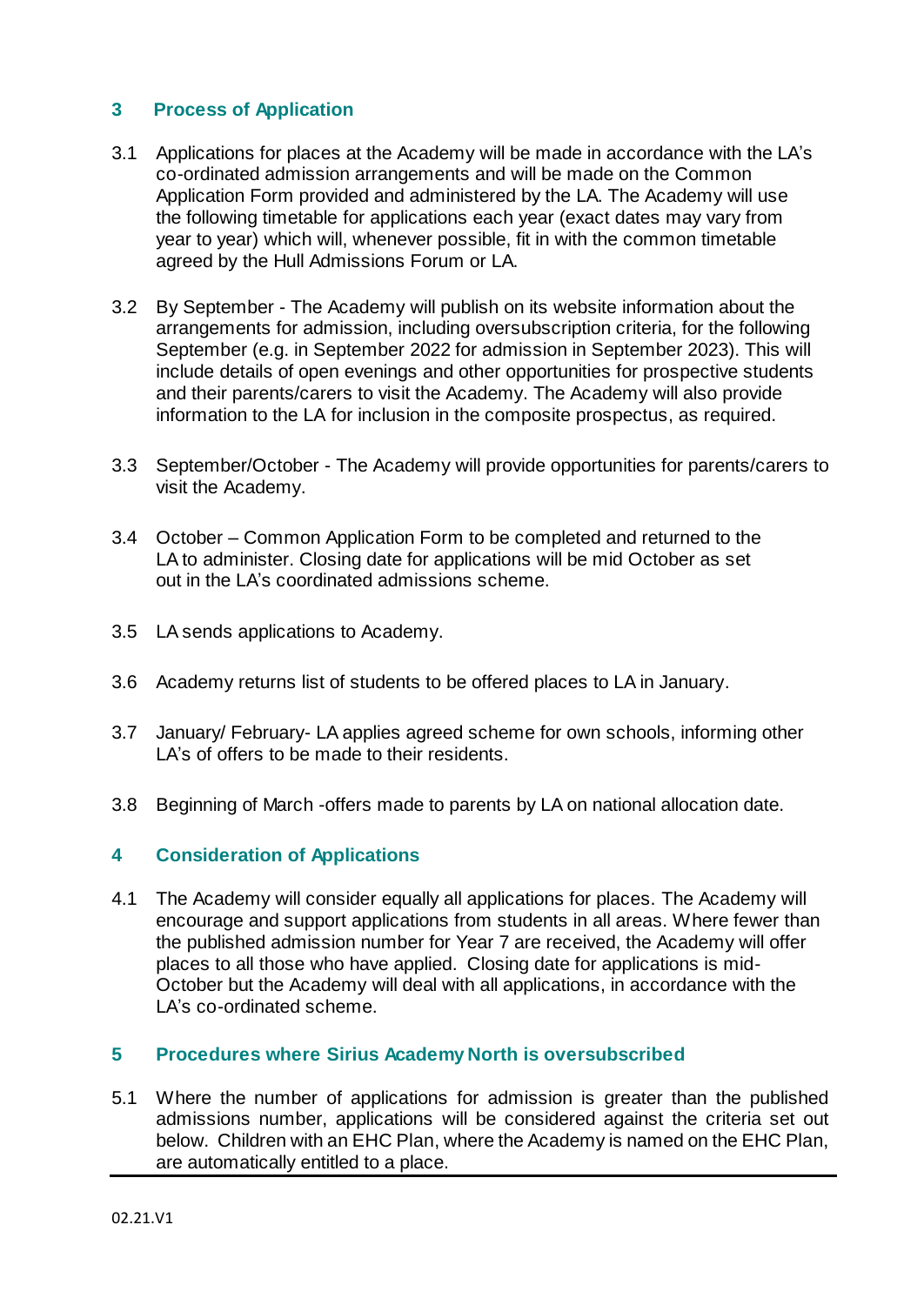- 5.2 Children in public care ('Looked After' Children). The definition of "Looked After" children includes children who were in care but have since been adopted or become subject of a residence order or special guardianship order. Any application submitted for a child who is looked after by a local authority should be supported by the authority's Children's Services department. Looked after children requesting a place supported by the Authority's children services will be automatically entitled to a place. The allocation of the remaining places is as follows;
- 5.3 Those applicants who on the date of admission will have a sibling on the roll of the Academy at the time of admission. Siblings (brothers or sisters) are considered to be those children who live at the same address and either:
	- Have one or both natural parents in common
	- Are related by a parent's marriage
	- Are adopted or are fostered
	- Their parents are married/co-habiting and children live together in the same household
	- Are children of the same household.
- 5.4 Children of staff provided that the member of staff has been employed by the Academy for a minimum of two years and/or has been recruited to fill a post for which there is a demonstrable skills shortage.
- 5.5 If the Academy becomes oversubscribed within a single criterion, it will prioritise on the basis of the proximity of the normal address to the academy - closest first. The distance, which determines how close a student lives to the Academy, is the measurement from the main entrance of the student's normal address to the main entrance of the Academy, using the safest walking route. Where parents live at separate addresses and have joint custody, the address used will be the one where the child spends the main part of the school week i.e. Sunday night to Thursday night inclusive. Child care arrangements involving relatives' addresses do not qualify as normal family addresses for this purpose unless there is a court Residence Order in place. The qualification date is the closing date for applications under the coordinated admissions scheme. Cases where families change normal address after the closing date for applications but before the allocation process has finished will be considered under the LA's co-ordinated scheme.

## **6 Operation of waiting lists**

6.1 Where in any year the Academy receives more applications for places than there are places available, a waiting list will operate for one academic year during which time it will be the responsibility of the applicant's parent / carer to inform Sirius Academy North of their wish for their child to remain on the waiting list. Parents/carers must inform the academy of their wish for their child to remain on the waiting list in writing at the end of each term. After each term the applicant's name will be removed from this waiting list unless the Academy has heard from the parent / carer. The waiting list will be maintained by the Academy and it will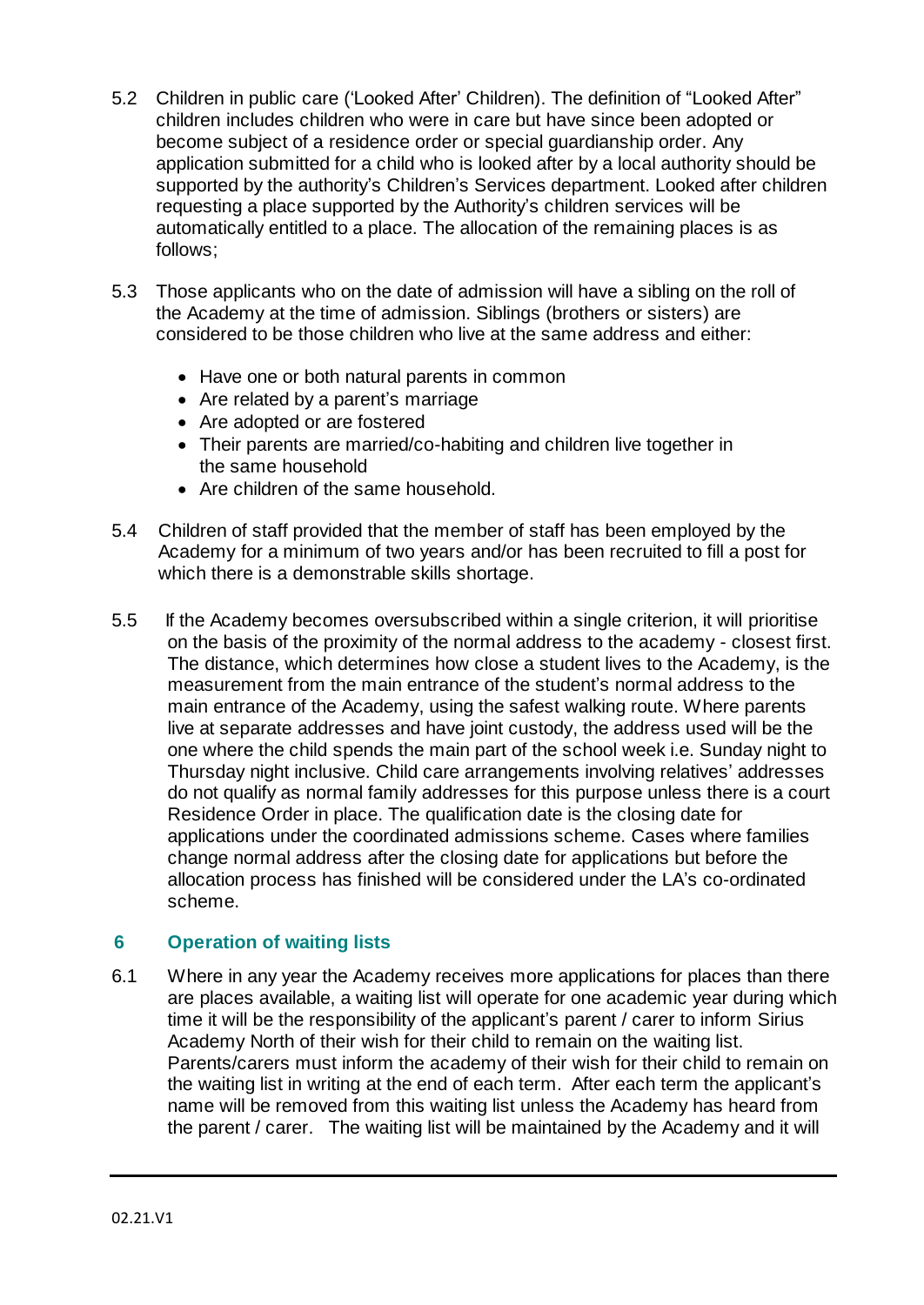be open to any parent/carer to ask for his or her child's name to be placed on the waiting list, following an unsuccessful application. Children's position on the waiting list will be determined solely in accordance with the oversubscription criteria set out in section 5. Where places become vacant they will be allocated to children on the waiting list in accordance with the oversubscription criteria. The waiting list will be adjusted to take account of late or in-year applications.

## **7 Arrangements for Appeals panels**

7.1 Parents will have the right of appeal to an Independent Appeal Panel, if they are dissatisfied with an admission decision of the Academy. The Appeal Panel will be independent of the Academy. The arrangements for appeals will be in line with the School Admission Code. The determination of the appeal panel will be made in accordance with the Schools Admission Appeals Code and is binding on all parties. The Academy will inform parents/carers of a named independent contact who can answer any enquiries parents may have about the process.

# **8 Arrangements for admitting students to other year groups, including replacing any students who have left Sirius Academy North**

- 8.1 Subject to any provisions in the LA's co-ordinated admission arrangements relating to applications submitted for years other than the normal year of entry, the Academy will consider all such applications and if the year group applied for has a place available, admit the child unless one of the permitted reliefs apply. If more applications are received than there are places available, the oversubscription criteria shall apply. Parents/carers whose application is turned down are entitled to appeal.
- 8.2 The Academy will have due regard for the Hull City Council LA's Fair Access Protocol.
- 8.3 Where in year applications meet the criteria for hearing by the fair access protocol then the admission shall first be referred to the fair access panel
- **9 Annual procedures for determining Admission arrangements**

#### **Consultation**

- 9.1 The Academy will consult by 1 March each year on its proposed admission arrangements
- 9.2 Department for Education
- 9.3 Hull City Council LA
- 9.4 Any other admission authorities for primary and secondary schools and post 16 providers located within the relevant area for consultation set by the LA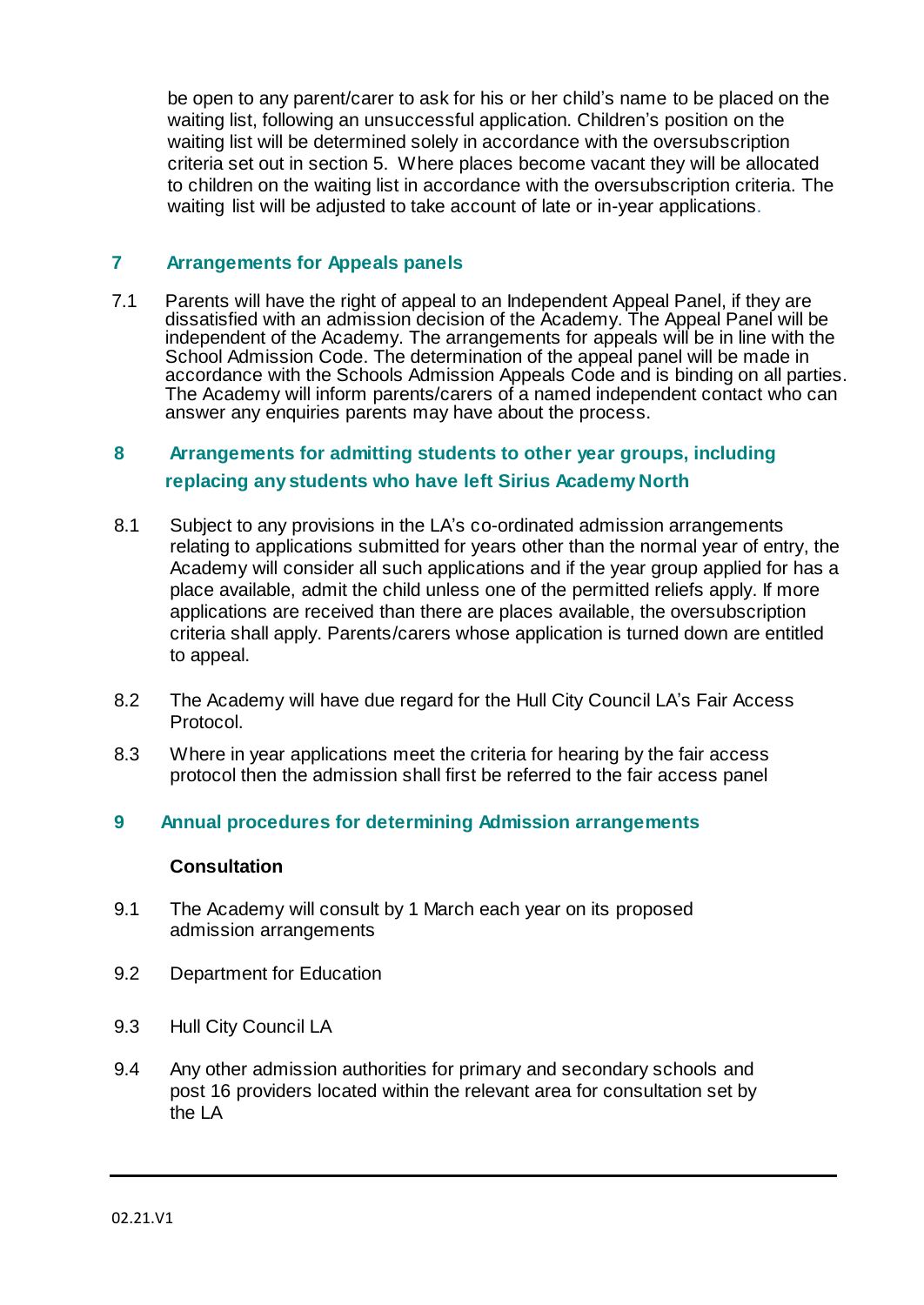- 9.5 Any other governing body for primary and secondary schools and post 16 providers set within the relevant area for consultation
- 9.6 Affected admission authorities in neighbouring LA areas

## **10 Publication of Admission arrangements**

- 10.1 Following consultation, the Academy will consider comments made by those consulted. The Academy will then determine its admission arrangements and notify those consulted of what has been determined by 15 April. The Academy will publish its admission arrangements each year by;
- 10.2 Copies being sent to primary and secondary schools and post 16 providers in Hull City Council LA
- 10.3 Copies being sent to the offices of East Riding LA
- 10.4 Copies being made available without charge on request from the Academy
- 10.5 Copies being sent to public libraries in the area of Hull City Council LA for the purposes of being made available at such libraries for reference by parents and other persons.
- 10.6 The published arrangements will set out;
- 10.7 The name and address of the Academy and contact details
- 10.8 A summary of the admissions policy, including oversubscription criteria
- 10.9 Numbers of places and applications for those places in the previous year
- 10.10 Arrangements for hearing appeals.

## **11 Representations about Admission arrangements**

11.1 Where any of those bodies that were consulted, or that should have been consulted, make representations to the Academy about its admission arrangements, the Academy will consider such representations before determining the admission arrangements. Where the Academy has determined its admission arrangements and notified all those bodies whom it has consulted and any of those bodies object to the Academy's admission arrangements, representations can be made to the Secretary of State. Such representations must be made by the 30 June. The Secretary of State will consider the representation and in so doing will consult the Academy. Where he or she judges it appropriate, the Secretary of State may direct the Academy to amend its admission arrangements and the Academy will comply.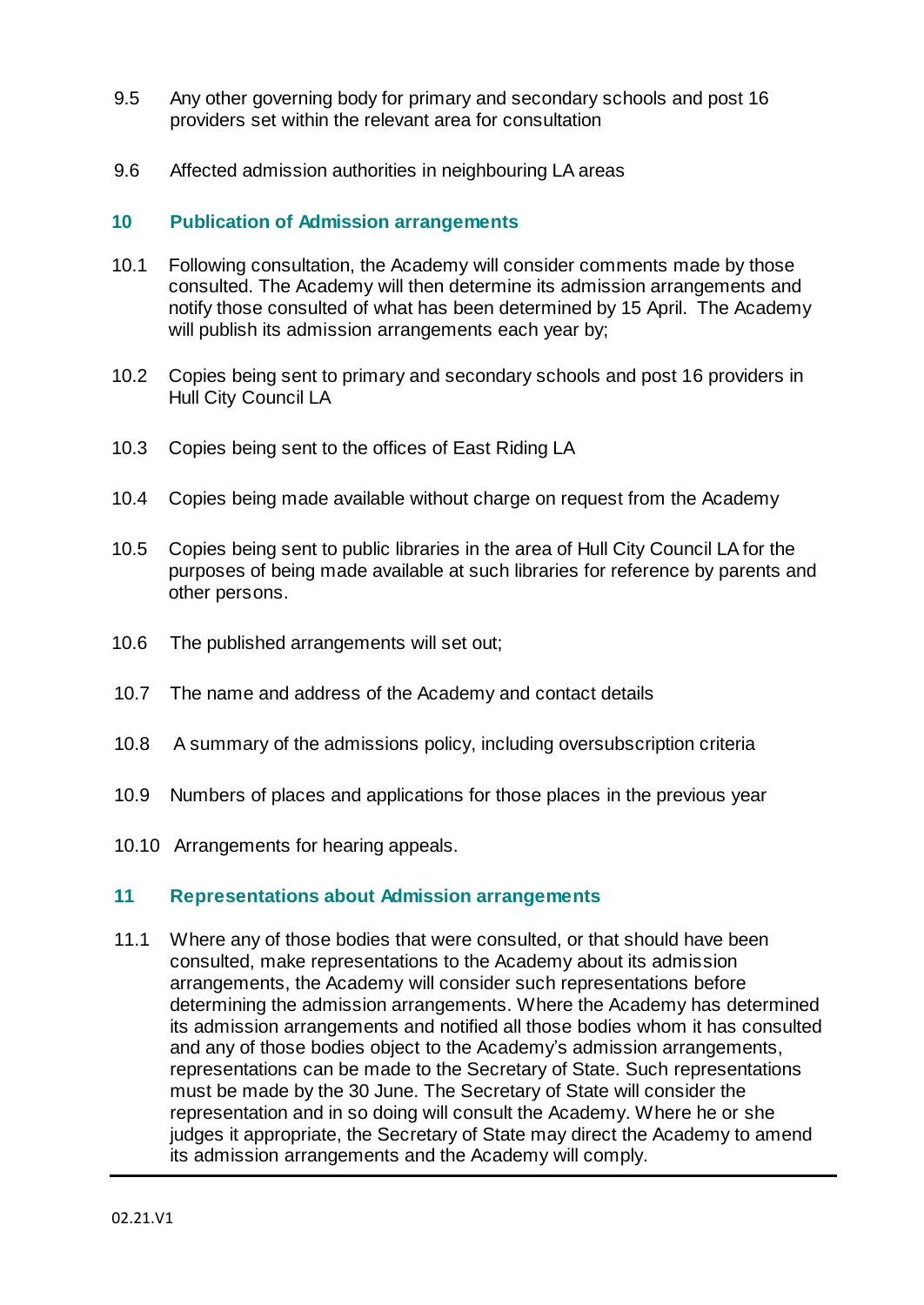- 11.2 Those consulted have the right to ask the Academy to increase its proposed Published Admissions Number for any year. Where such a request is made, but agreement cannot be reached locally, they may ask the Secretary of State to direct the Academy to increase its proposed Published Admissions Number. The Secretary of State will consult the Academy and will then determine the Published Admission Number.
- 11.3 In addition to the provisions above, the Secretary of State may direct changes to the Academy's proposed admission arrangements and, also the Secretary of State may direct changes to the proposed Published Admissions Number.

#### **12 Proposed changes to Admission arrangements by the Academy after arrangements have been published**

- 12.1 Once the admission arrangements have been determined for a particular year and published, the Academy will propose changes only if there is a major change of circumstances. In such cases, the Academy must notify those consulted (under paragraph 13 above) of the proposed variation and must then apply to the Secretary of State setting out;
	- The proposed changes
	- Reasons for wishing to make such changes
	- Any comments or objections from those entitled to object.

## **13 Need to secure Secretary of State's approval for changes to Admission arrangements**

- 13.1 The Secretary of State will consider applications from the Academy to change its admission arrangements only when the Academy has consulted and notified the proposed changes (as outlined in paragraph 12 above).
- 13.2 Where the Academy has consulted on proposed changes the Academy must secure the agreement of the Secretary of State before any such changes can be implemented. The Academy must seek the Secretary of State's approval in writing, setting out the reasons for the proposed changes and passing to him any comments or objections from other admission authorities/other persons.
- 13.3 The Secretary of State can approve, modify or reject proposals from the Academy to change its admission arrangements. If the Secretary of state approves a variation, the Academy will publish the changes on its website and in its prospectus.
- 13.4 The Academy Directors must make arrangements for a parent/carer of a child who has attained the age of two but is not above compulsory school age and who has been, is or will be eligible to apply to be admitted to the Academy to make representations to the Secretary of State that any aspect of the Academy's admission arrangements does not comply with the relevant provisions of admissions law or the Codes as they apply to maintained schools.